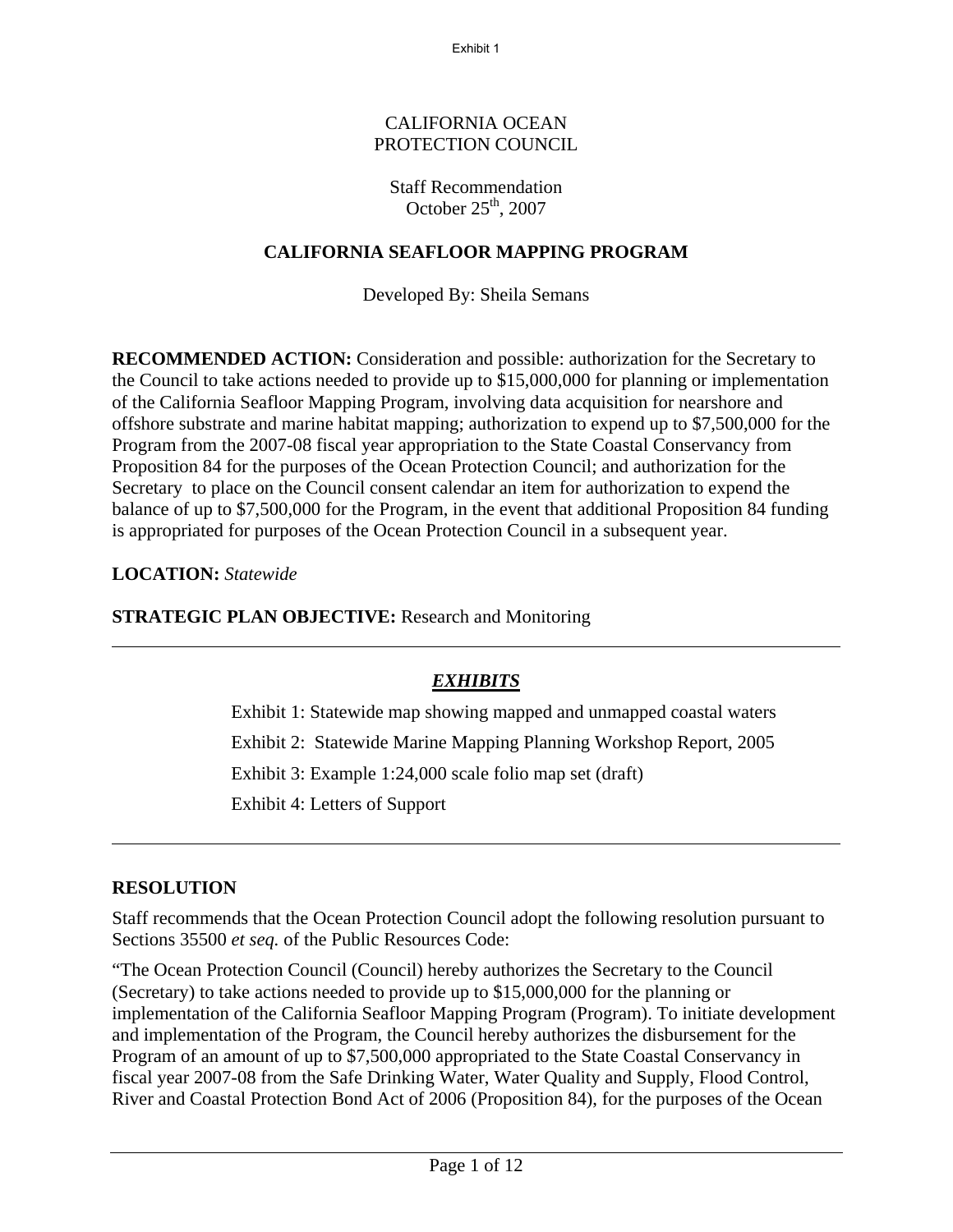Protection Council, pursuant to Public Resources Code Section 75060(g). The Council further authorizes its Secretary to place on a future Council consent calendar an item for Council authorization to expend up to an additional \$7,500,000 for the Program, if additional Proposition 84 funds are appropriated in a subsequent fiscal year by the Legislature pursuant to Section  $75060(g)$ . Prior to disbursement of any funds, any public agency or contractor retained to carry out Program work shall submit for the review and approval of the Secretary to the Council:

- 1. A work plan, including schedule and budget.
- 2. The names of any subcontractors to be retained.
- 3. Evidence that all permits and approvals necessary to undertake the Program work have been obtained."

Staff further recommends that the Council adopt the following findings:

"Based on the accompanying staff report and attached exhibits, the Council hereby finds that:

- 1. The proposed project is consistent with the purposes of Division 26.5 of the Public Resources Code, the Ocean Protection Act.
- 2. The proposed is consistent with the Ocean Protection Council's project selection guidelines.
- 3. The Foundation of California State University Monterey Bay is a nonprofit organization existing under the provision of U.S. Internal Revenue Code section  $501(c)(3)$ , whose purposes are consistent with Division 26.5 of the Public Resources Code".

# **PROJECT SUMMARY**

Staff recommends that the Ocean Protection Council (OPC) authorize the OPC's secretary to provide up to \$15,000,000 for the planning and implementation of the California Seafloor Mapping Program (CSMP). Pursuant to this authorization, the Secretary to the Council expects to enter into agreements with 1) the National Oceanic and Atmospheric Administration (NOAA) Center for seafloor mapping data collection, data archiving and survey vessel support; 2) the Foundation of California State University Monterey Bay (FCSUMB) for data collection, data management, and product development; and 3) the United States Geological Survey (USGS), Coastal and Marine Geology Program, for data collection, ground-truthing, and sub-bottom profiling, not to exceed a total of \$7,500,000 in the 2007/2008 fiscal year. As indicated in the proposed resolution, if and when the legislature appropriates additional Proposition 84 funds for purposes of the OPC in a subsequent fiscal year, the Secretary would place on the OPC consent calendar a proposal for expenditure of an additional \$7,500,000.

California's state waters are among the most productive in the world. Accurate statewide mapping of seafloor substrates, marine habitat types, and bathymetry (underwater topography) of California's coastal and nearshore waters is a crucial component necessary to guide multiple ocean management decisions. Designating and monitoring marine reserves, understanding sediment transport and sand delivery, ensuring shipping safety, identifying dredging and dumping sites, helping identify fault dynamics, helping describe tsunami potential, regulating offshore coastal development, and illuminating the dynamics of fisheries and other marine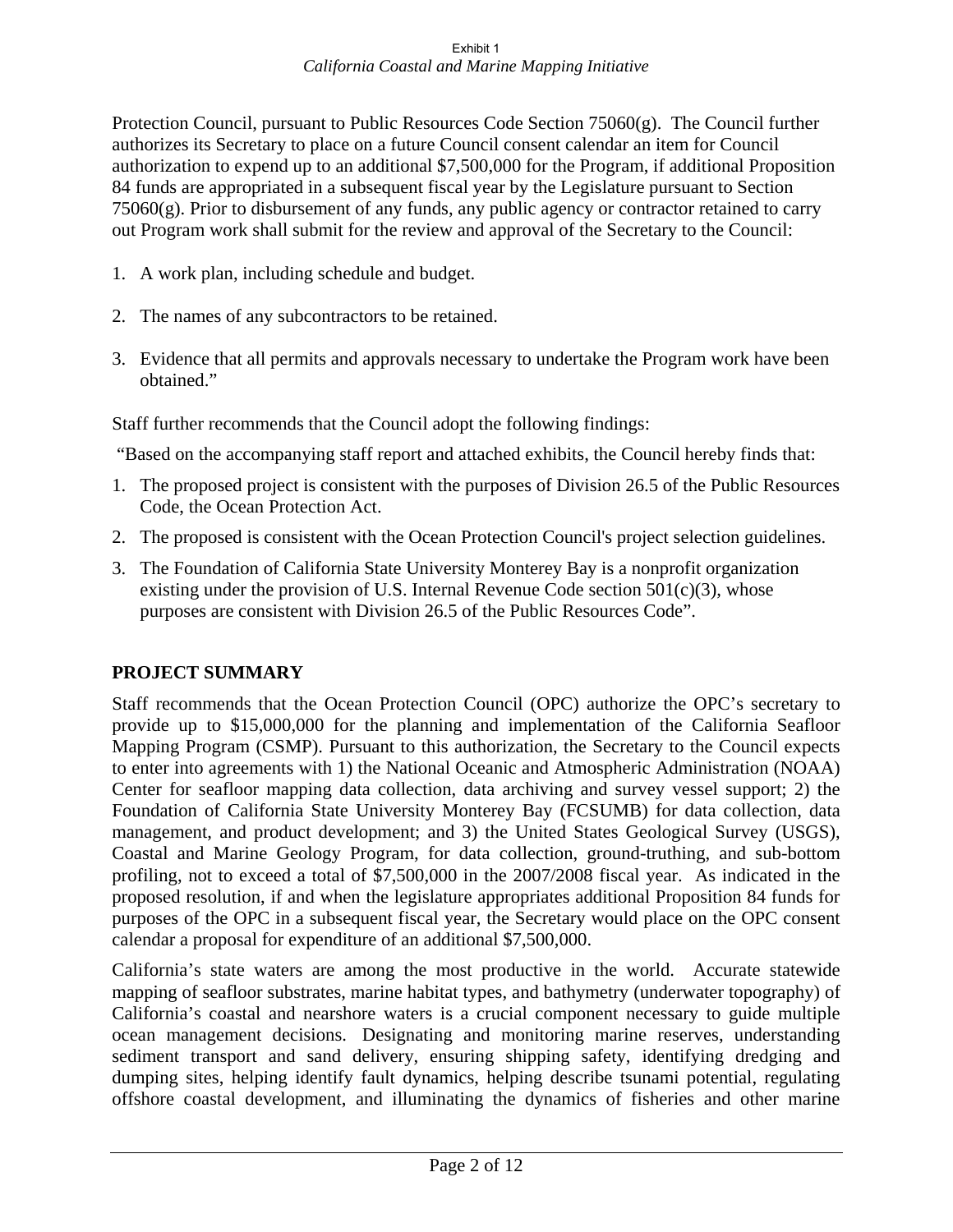species, are just a few of the applications that would benefit from coastal and marine mapping data and products. Detailed bathymetric maps are also critical in the development of an ocean circulation model that will allow better prediction of potential ocean responses to environmental and anthropogenic changes. Although small sections of the coast, including some federal waters, have been mapped to varying extents and resolutions, a comprehensive and seamless map of the state's near- and offshore benthic and marine resources does not currently exist.

The objective of the CSMP is to create a comprehensive coastal/marine geologic and habitat base map series for all state waters (mean high water out to 3 nautical miles) in support of the Marine Life Protection Act (MLPA) Initiative. About 33% of the coast has been mapped with enough detail to support the MLPA process and other resource management needs critical to the state. The CSMP aims to complete the remaining 67%, which will include the following basic components:

- 1. Data Collection—ship-based, high-resolution sonar data collection for all parts of the coast currently unmapped (excluding the surfzone), and where appropriate and feasible, light detection and ranging (LiDAR) surveys in the nearshore.
- 2. Data ground-truthing—video and/or physical sampling of the seafloor, and where appropriate sub-bottom profiling to determine the thickness of sediment layers. This is necessary for the creation of reliable map products.
- 3. Map Production—creation of multi-sheet folio map sets (1:24,000 scale) which will include bathymetry, geologic and habitat interpretation maps spanning the entire California land/sea margin
- 4. Data Management and Dissemination—creation of an online data repository for the public dissemination of all digital data and map products covering the California state waters (ftp with links, http download sites, website images of data that link to data sources, internet GIS map servers, etc.).

Due to limited timing and funding, the proposed project includes only a portion of the tasks described above. However, it is critical to view this as one complete project to adequately anticipate the mapping needs of the future MLPA study areas. The total of \$15,000, 000 in funding proposed in this staff recommendation will be sufficient to collect all the remaining seafloor data in the state (excluding the surfzone; Exhibit 1), begin ground-truthing and subbottom data collection, create up to tier 2.5 products for the newly collected data (see product description below), continue tier 3 product development, and set up and test an initial data storage and sharing system. Staff will continue to work diligently to leverage OPC funds with funding from outside sources to complete the CSMP through the product development and information dissemination stages.

Mapping Products: There is a broad consensus in the mapping community that the CSMP should include four levels of basic mapping products:

- Tier 1 cleaned bathymetric soundings and backscatter data
- Tier 2 GIS –ready imagery and data layers (slope, aspect, rugosity, contours, relief, etc.) and map products that can be efficiently derived through automated GIS processes from the raw data. These products can be produced quickly after data collection.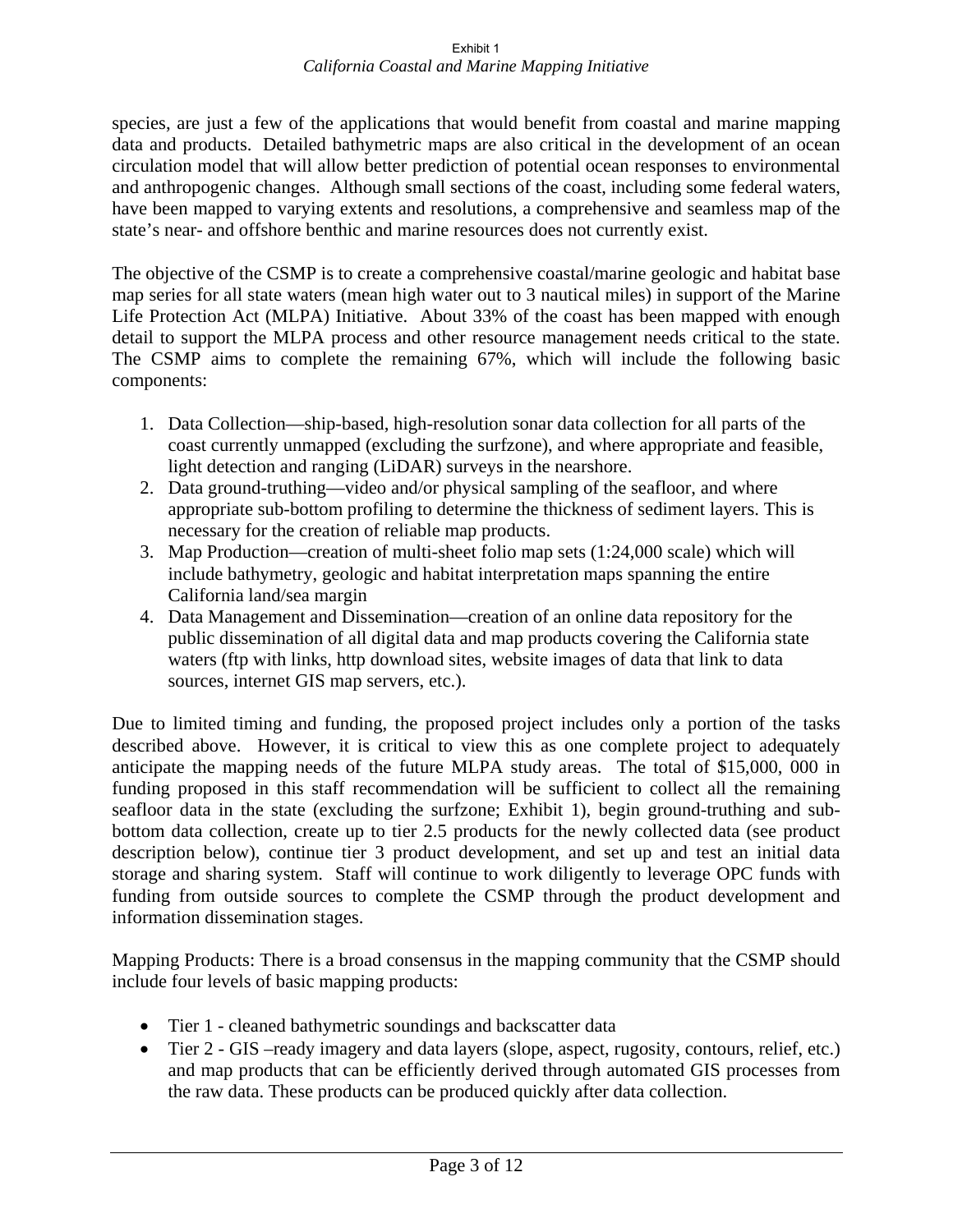- Tier 2.5 -. Tier 2.5 data products require ground-truthing, and video-supervised numerical classification of the raw data in a GIS. These maps products are considered the basic product for the MLPA process often of high value to management agencies because many of the patterns they reveal (e.g. rocky versus soft bottom habitats, bed forms, and depth zones) are easily discernable at this intermediate level of data analysis.
- Tier 3 fully interpreted, classified and attributed geologic and habitat maps, derived from preceding Tiers. This includes integration of the newly collected data set with other data sources of



*Tier 3 maps: Fully interpreted and attributed onshore-offshore geological map of the Big Sur Coast.* 

Habitat Abundance: Pt Lobos SMR vs Potential Reference Site



*Tier 2.5 map: auto-classified benthic habitat map created with high-resolution multibeam sonar data that was created to help the MPA monitoring design.* 

varying scales and so represents considerable "value added" products. However, these maps require careful "manual" work of highly experienced geologists and biologists who interpret and apply complex classification schemes to the second tier products.

This approach would produce a series of 1:24,000 scale quadrangle maps spanning land/sea interface, integrating existing terrestrial habitat and geology data with new marine geology data acquired during the CSMP. Although draft at this time, exhibit 3 illustrates what one series map series would look like in Half Moon Bay. Staff has submitted a grant application to the Resources Agency to include CSMP as part of the state's Coastal Impact Assistance Plan. If accepted, the CIAP grant will be devoted to tier 3 map production.

**Project Description:** The CSMP is an ambitious undertaking, and will require participation and collaboration with many other organizations to be successful. For the portion of the program to be funded with the \$15,000,000 under this proposal, there are three components: 1) seafloor mapping data collection (high-resolution bathymetry and acoustic backscatter) in collaboration with NOAA NOS, including entering into an agreement to contract out data collection to the private sector; 2) continued data collection, data management, and product development by the CSU Monterey Bay Seafloor Mapping Lab through an agreement with the Foundation of California State University Monterey Bay (FCSUMB); and 3) continued data collection, groundtruthing and sub-bottom profiling through an agreement with the USGS. Staff recommends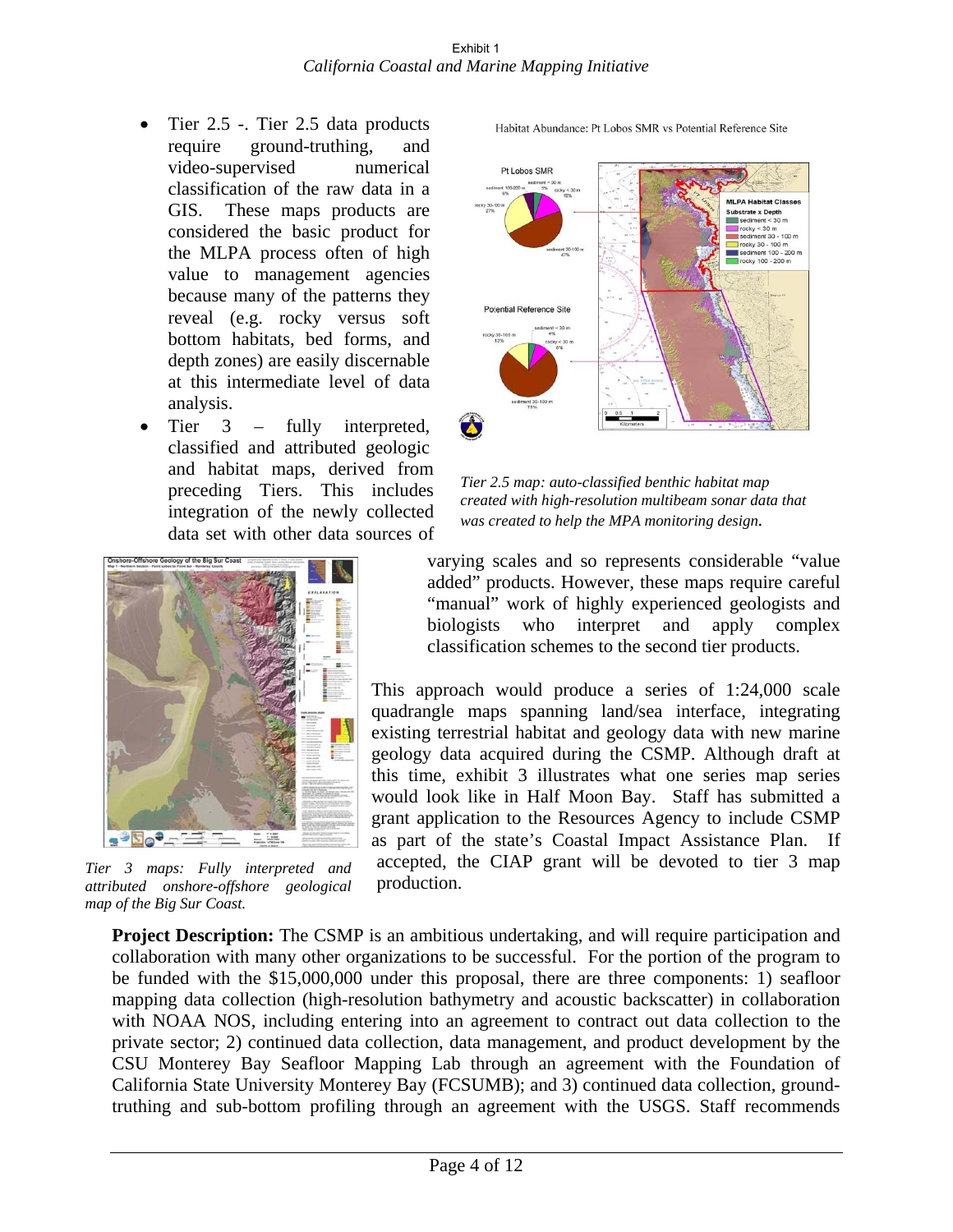authorization to expend up to \$7,500,000 from the 2007/2008 appropriation of Proposition 84 in this fiscal year, and the utilization of \$7,500,000 from a subsequent fiscal year (expected to be the next fiscal year), pending appropriation by the Legislature and subsequent confirmation of approval by the OPC.

## NOAA Collaboration and Contracting Support

Three programs within NOAA have expressed their support for the goals and objectives of the CSMP; the National Ocean Service's Office of Coast Survey (OCS), National Marine Sanctuary Program (NMSP), and Coastal Services Center (CSC). OCS has been surveying the coastal waters of the U.S. and producing navigational charts for our nation's ports and waterways for two centuries. The bathymetric data collection requirements for navigational charting and habitat mapping are essentially the same. Therefore, OCS has a requirement for hydrographic data (including bathymetry) collected in navigationally "critical areas" of California's inshore, nearshore and offshore waters. Critical Areas are defined in *NOAA Hydrographic Survey Priorities, 2007 Edition*; http://nauticalcharts.noaa.gov, and include large portions of San Francisco Bay and Humboldt Bay, not previously included in this phase of the CSMP. If funding is available, OCS will also fund the mobilization and demobilization costs for the CSMP data collection and any additional work that may be required to bring CSMP mapping data up to their specifications for nautical charting. As some of the bathymetry on NOAA nautical charts along California's coast include data acquired in the late 1800's, NOAA has a responsibility to update the soundings on these well-used charts. Updating these charts will prove to be an asset to the state and to navigational interests that, absent the CSMP, would not likely happen for decades.

The majority of survey data will be collected by industry contractors, who are uniquely qualified to undertake a project of this size. OCS contracts out approximately half of its hydrographic survey work to private industry. OCS currently has five hydrographic service firms under contract. Each firm has unique capabilities and capacities which are considered in advance of determining the firm with which the Government will negotiate. The award of a task order to conduct a specific survey is dependant on the successful completion of negotiations between the Government and the industry contractor. CSC has also offered the use of their pre-qualified Coastal Geospatial Services Contract vehicle to support product development and geospatial services. The prospective advantages of developing a partnership with NOAA and potentially using the NOAA contracts are:

- . NOAA could provide contracting services at no cost to the CSMP.
- NOAA could provide technical oversight and quality control of the data collection.
- NOAA management of industry contract could relieve OPC staff of an enormous amount of administrative work.
- Pre-qualified firms and contracts are already in place, so mapping can start quickly.
- Data could be archived in the National Geophysical Data Center, or other location deemed appropriate.
- The establishment of a strong joint state-federal mapping effort as envisioned above could be mirrored by Oregon and Washington, as supported by the West Coast Governors Agreement.

It is recommended that \$11,500,000 of the \$15,000,000 be designated for disbursement to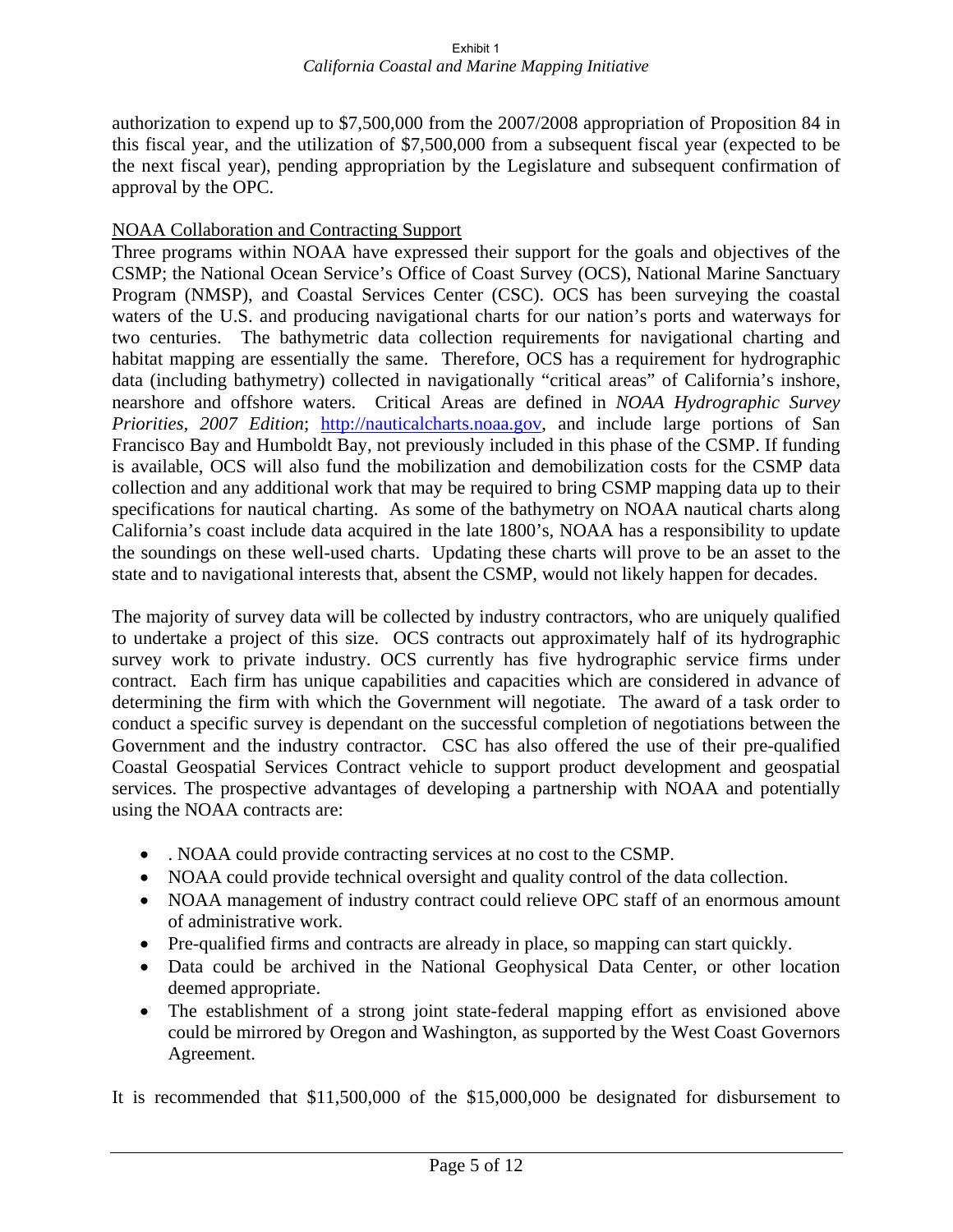private industry for seafloor mapping data collection, potentially using NOAA contracts.

Lastly, NOAA NMSP has once again indicated and interest in employing its research vessels in support of the CSMP. Ship time is one of the most expensive elements of survey work and finding the right vessel is critical to assuring data quality. NMSP has contributed ship time to previous mapping efforts and has been a valuable partner to the CSMP. OPC and NMSP staff are working together to try to leverage resources to continue mapping the four California national marine sanctuaries outside of state waters.

#### California State University Monterey Bay, Seafloor Mapping Lab (SFML)

The SFML has been the CSMP program lead for the past 2 years and is very familiar with all aspect of the program. This component of the proposed project would authorize the Secretary to the Council to enter into an agreement with the Foundation of California State University Monterey Bay for up to \$2,500,000 for further offshore substrate and marine habitat mapping, including data storage and management. With this funding, the SFML would purchase new high resolution survey equipment and collect data in two priority MLPA areas as soon as weather permits: all currently designated central coast MPAs that have not yet been mapped as well as their associated reference sites; and the 20m-6m nearshore strip of coast in the current MLPA study area that was not funded in the last CSMP authorization. This mapping data will be valuable to both the designation of new MPAs and the monitoring of existing MPAs. The SFML will also be responsible for creating tier 2 and 2.5 map products for *all data* collected by the CSMP.

The CSMP will produce vast amounts of data, and data management, storage and delivery issues still need to be fully assessed. Although data will be compiled and interpreted by a variety of sources, all cleaned raw data will be stored in a NOAA data center (e.g. the NGDC), and meet federal metadata standards. Data will be non-proprietary and available to the public. The method of data delivery will depend on the target audience, as there is a distinct difference in presentation if the audiences are scientists, policy makers, or the general public.

In previous mapping efforts, the SFML has evaluated ways to clean and process large amounts of raw data, and get information efficiently out to the other members of the mapping team. The proposed SFML funding would allow for the purchase and further testing of data management software that would be used internally to handle the challenging data dissemination needs of the mapping team. If this software proves to be robust enough, it will be used to serve mapping data to the general public. Discussions with potential industry participants (such as Google, HP, Microsoft, Yahoo, Amazon) are underway and may also provide options for effective data dissemination to the public.

The FCSUMB is a  $501(c)(3)$  non-profit organization, a recognized auxiliary to the California State University, and the fiscal agent for CSUMB's Seafloor Mapping Lab. The mission of the FCSUMB is to use its: fiscal flexibility to provide resources and services not supported by the State General Fund; operational expertise to implement and manage commercial enterprises and activities; and entrepreneurial acumen to generate revenue in support of the University's strategic initiatives. The CSUMB Seafloor Mapping Lab operated by Dr. Rikk Kvitek is one of the major seafloor data acquisition institutions in California, with significant experience in seafloor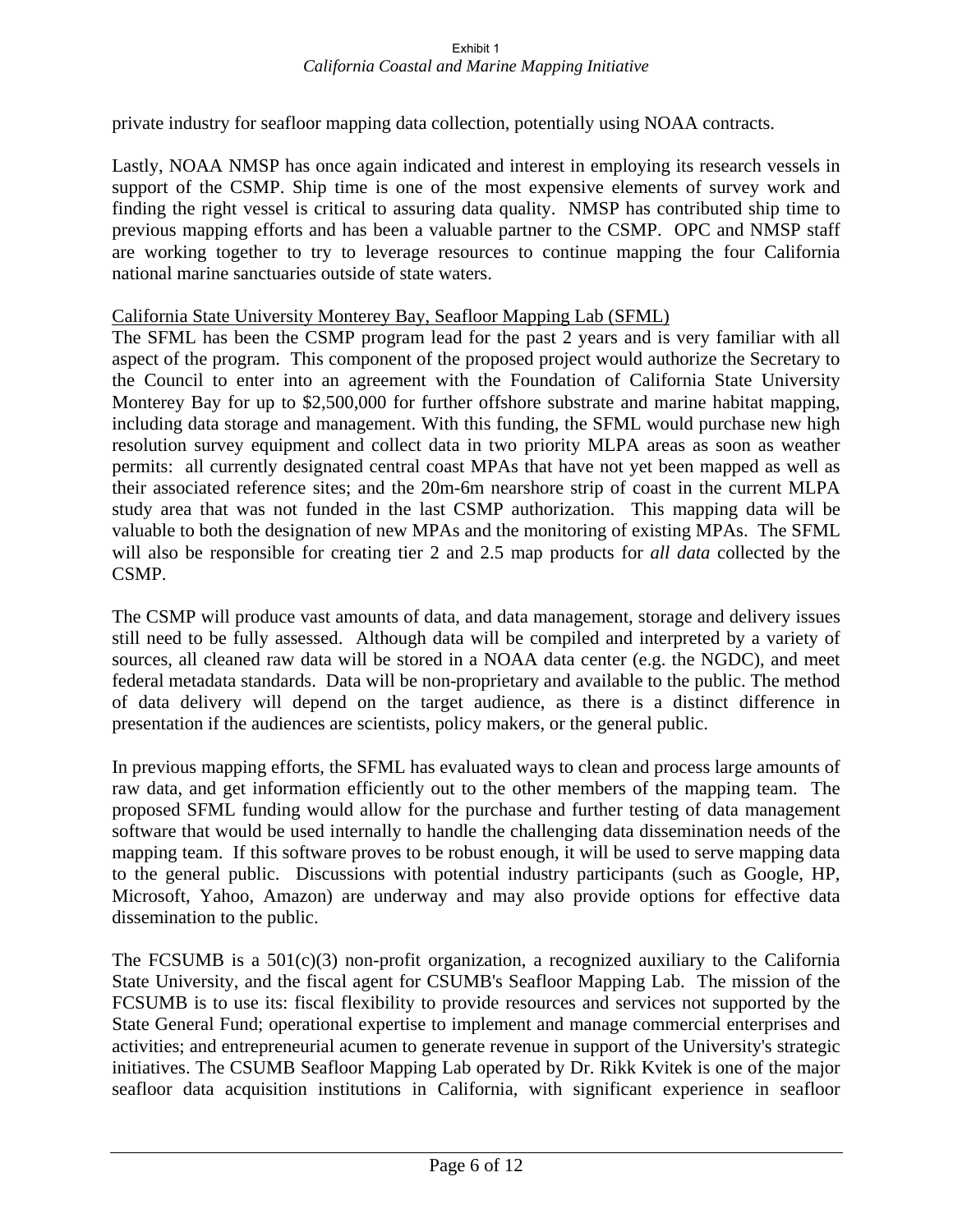mapping.

## United States Geologic Survey

The USGS has been a valuable asset in all phases of the CSMP, participating in mapping, ground-truthing and tier 2.5 and 3 map production (exhibit 3). Continuing and strengthening this collaboration is fundamental for the CSMP to support the MPLA Initiative as well as create applications for improved sediment management, to reveal onshore and offshore fault dynamics, and to help understand tsunami potential off our coast. By continuing to pledge in-kind support to the program, the USGS has allowed the CSMP to accomplish far more in this phase of work. The proposed project will authorize a grant of up to \$1,000,000 to the USGS to collect mapping data, begin ground-truthing data collected by industry and SFML, and collect sub-bottom profiles where appropriate. With the potential CIAP funding, the USGS will also collaborate with the Moss Landing Marine Lab and the California Geologic Survey to create final tier 3 interpreted geologic and habitat maps.

USGS Coastal and Marine Geology Program already performs collaborative seafloor mapping work in California and along the west coast focused on habitat characterization, coastal processes and erosion, and geologic hazards. Recent mapping efforts along the Santa Barbara Channel is now yielding products helpful to the City of Carpinteria, BEACON (Beach Erosion Authority for Clean Oceans and Nourishment), and the Minerals Management Service.

# **SITE DESCRIPTION**

Project location includes all unmapped state waters (exhibit 1) from the mean high tide line out three nautical miles. Hydrographic data collection in this phase of the program will focus on data collection from 10 meters water depth (the depth of safe vessel navigation) to the state 3 mile limit.

# **PROJECT HISTORY**

The OPC initiated the California Seafloor Mapping Program in 2005 with the intension of supporting the MLPA Initiative by funding a strategic planning workshop to set mapping priorities for the state. The Statewide Marine Mapping Planning Workshop Report (exhibit 2; also, http://seafloor.csumb.edu/StrategicMappingWorkshop.htm for additional materials) addressed the following issues:

- Collection, management, and storage of both existing and newly acquired data;
- Standards and protocols for data collection, post-processing, and data interpretation;
- Selection of mapping products appropriate for resource management applications (e.g., hard copy maps, interactive GIS-based online maps, etc.), and
- Dissemination of products and information to end-users and the public.

Since that workshop, over \$4 million in state funding has been committed by the OPC through the State Coastal Conservancy (SCC) and the Department of Fish and Game (DFG) for seafloor mapping in the Central Coast and North Central Coast MLPA areas (from Ano Nuevo to Point Arena), including: the California Coastal and Marine Mapping Initiative and Augmentation -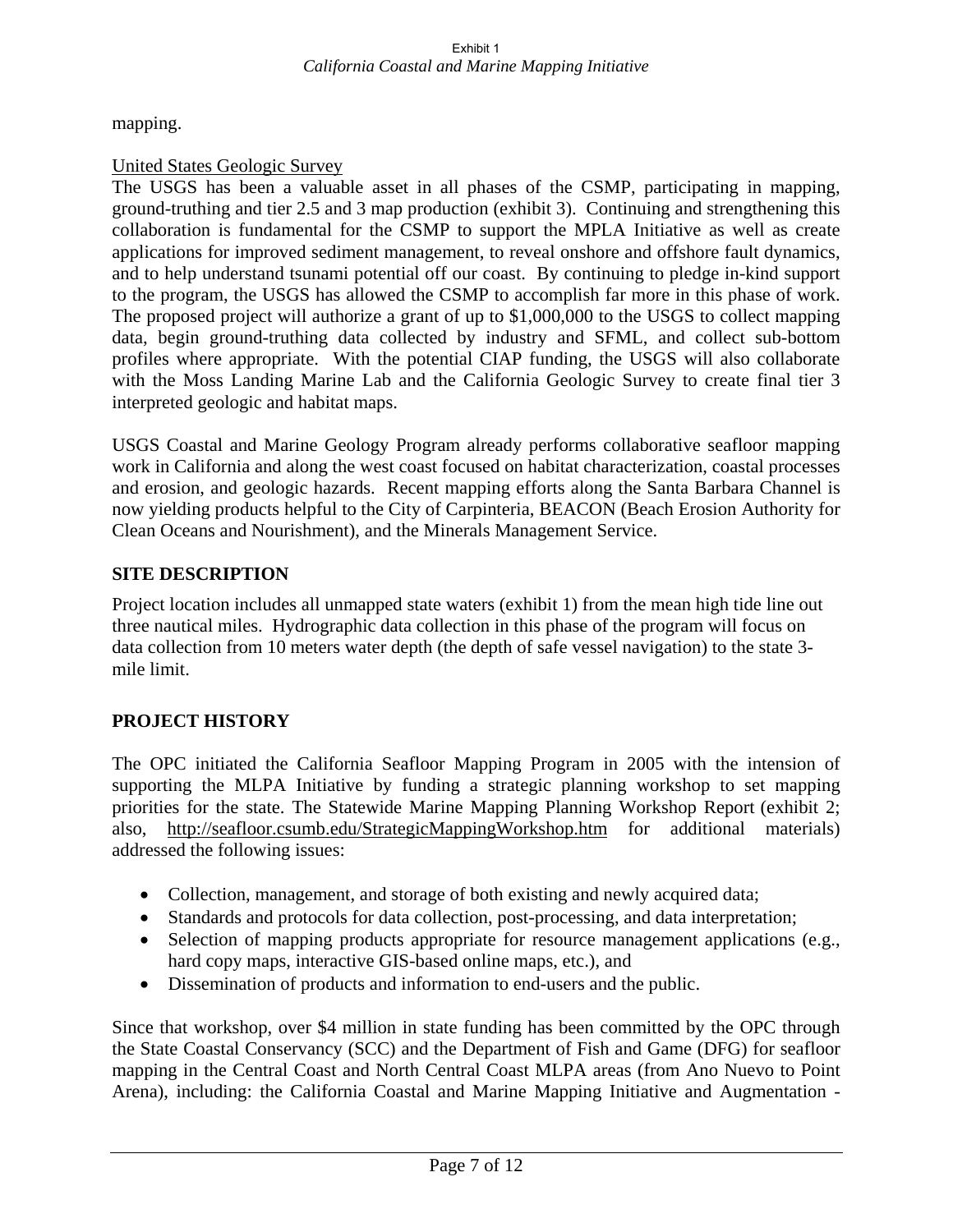January 2005 OPC meeting, February 2005 and November 2006 SCC meetings; and the Santa Barbara Channel Marine Mapping - April 2006 SCC meeting, June 2006 OPC meeting. Additional federal support has been contributed by the National Marine Sanctuary Program (NMSP) and the USGS. The CSMP is being undertaken by a university-industry-agency collaboration**,** including:

- California State University Monterey Bay Seafloor Mapping Lab
- Fugro Pelagos, Inc.
- United States Geological Survey, Coastal and Marine Geology Program
- Moss Landing Marine Laboratories, Center for Habitat Studies
- California Geological Survey
- National Marine Sanctuary Program
- State Department of Fish and Game
- State Coastal Conservancy

This collaboration has been very effective and previous funding has given the seafloor mapping team a unique opportunity to test and refine standards and protocols that will be applied to the much larger project now proposed.

Creating seafloor maps for all CA waters was identified as an early goal of the OPC and was written into its 5-Year Strategic Plan as a high priority (see consistency section below). Furthermore, seafloor mapping was specifically identified for funding in the recently approved proposition 84. Chapter 7 of the bond act specifies that OPC shall give priority to projects that result in the development of scientific data needed to adaptively manage the state's marine resources and reserves, including the development of marine habitat maps. With this mandate, staff has been working with several organizations over the past year to determine the most efficient and cost effective way to implement the CSMP. Extensive discussions with NOAA have resulted in the identification of several prospective opportunities for leveraging both state and federal resources in order to meet mutual ocean and coastal mapping objectives. The National Ocean Service's Office of Coast Survey has been surveying the coastal waters of the U.S. and producing navigational charts for our nation's ports and waterways for two centuries. Coastal Services Center and National Marine Sanctuary Program have interests/needs in utilizing these data for more than charting-specific applications, including habitat mapping. The bathymetric data collection requirements for navigational charting and habitat mapping are essentially the same. Collaboration will continue with NOAA NOS and the USGS.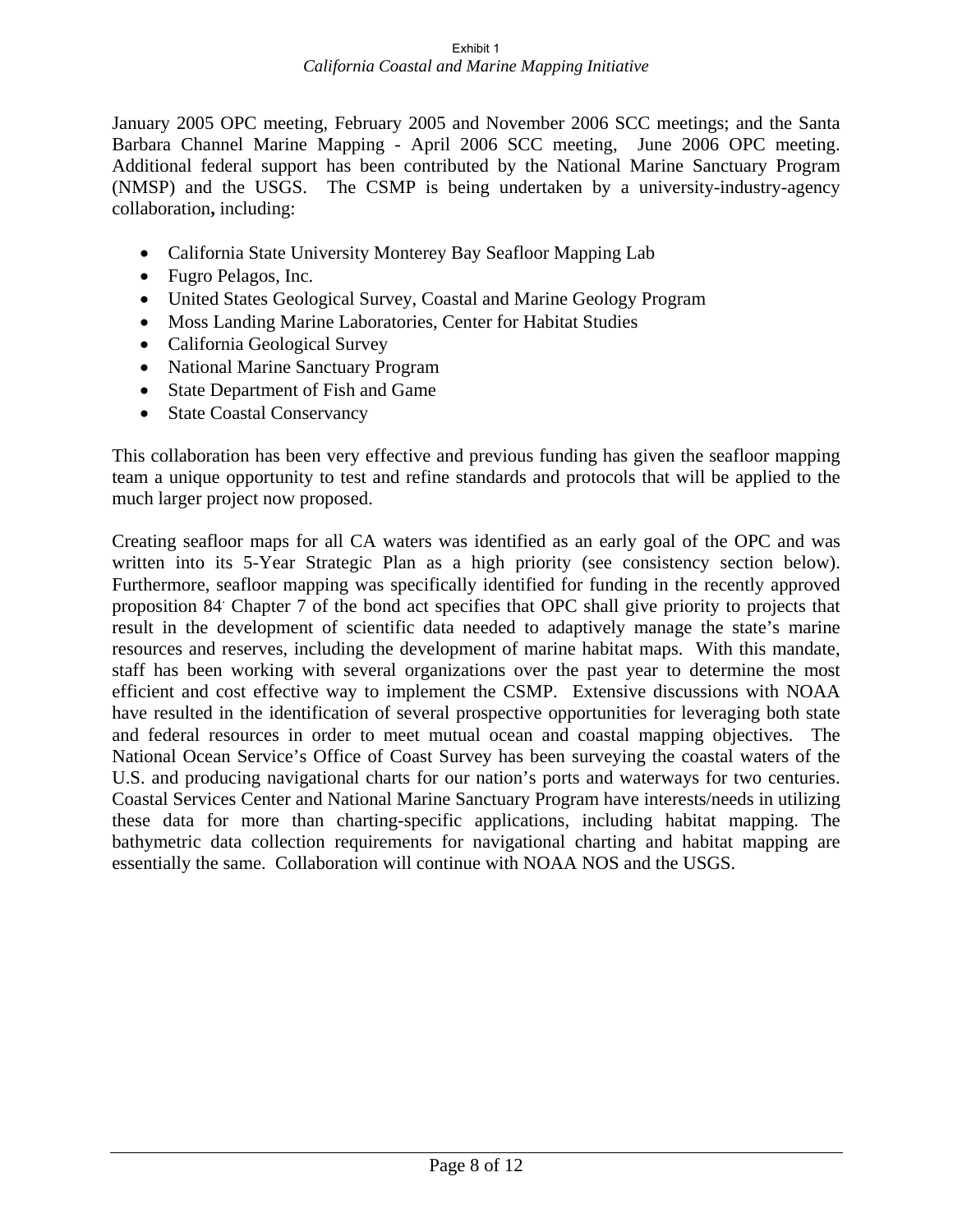### **PROJECT FINANCING**

| <b>Possible Funding Sources:</b>                          |              |
|-----------------------------------------------------------|--------------|
| Ocean Protection Council (Coastal Conservancy)            | \$15,000,000 |
| <b>USGS</b> In-kind Contribution                          |              |
| Data Collection                                           | \$350,000    |
| Ground-truthing                                           | \$500,000    |
| <b>NOAA</b>                                               |              |
| Office of Coast Survey*                                   | \$9,000,000  |
| <b>Coastal Services Center</b>                            | <b>TBD</b>   |
| National Marine Sanctuary In-kind Contribution            | <b>TBD</b>   |
| Resources Agency-Coastal Impact Assistance Plan (pending) | \$1,300,000  |
| <b>Total Project Cost</b>                                 | \$26,150,000 |

**\****estimate is based on industry costs for the proposed work. Matching funds are dependant on budget appropriations.* 

The anticipated source of OPC funds for the proposed project is from the "Safe Drinking Waters, Water Quality and Supply, Flood Control, River and Coastal Protection Bond Act of 2006" (Proposition 84). Proposition 84 generally authorizes the use of these funds for the protection of coastal waters. The specific appropriation, pursuant to Public Resources Code Section  $75060(g)$ , allows for the expenditure of funds on projects consistent with Public Resources Code Section 35650, establishing the California Ocean Protection Trust Fund. Under Section 35650, Ocean Protection Trust Fund monies may be expended for projects authorized by the OPC that are consistent with Chapter 3 of the Ocean Protection Act (Public Resources Code Sections 35600 *et seq.*). As discussed in the section below, the project is consistent with the Ocean Protection Act. In addition, under section Ocean Protection Trust Fund monies may be expended for grants or direct expenditures on "projects or activities that provide monitoring and scientific data to improve state efforts to protect and conserve ocean resources". That is the exact objective of the proposed Program.

Finally, under Section 75060(g), priority for Proposition 84 funding is to be given to projects, which, like the proposed project, contribute to the development of scientific data needed to adaptively manage the state's marine resources and reserves, including the development of marine habitat maps.

## C**ONSISTENCY WITH CALIFORNIA OCEAN PROTECTION ACT**

Under the Ocean Protection Act (Public Resources Code Sections 35500 *et seq.)*, the OPC is charged with coordination of activities of state agencies related to the protection and conservation of coastal waters and ocean ecosystems, to improve the effectiveness of state efforts to protect ocean resources within existing fiscal limitations, consistent with Sections 35510 and 35515 and, in particular to coordinate the collection and sharing of scientific data related to coast and ocean resources (Public Resources Codes section 35615(a). Section 35510 identifies one major objective of these activities: improve monitoring and data gathering, and advance scientific understanding, to continually improve efforts to protect, conserve, restore, and manage coastal waters and ocean ecosystems.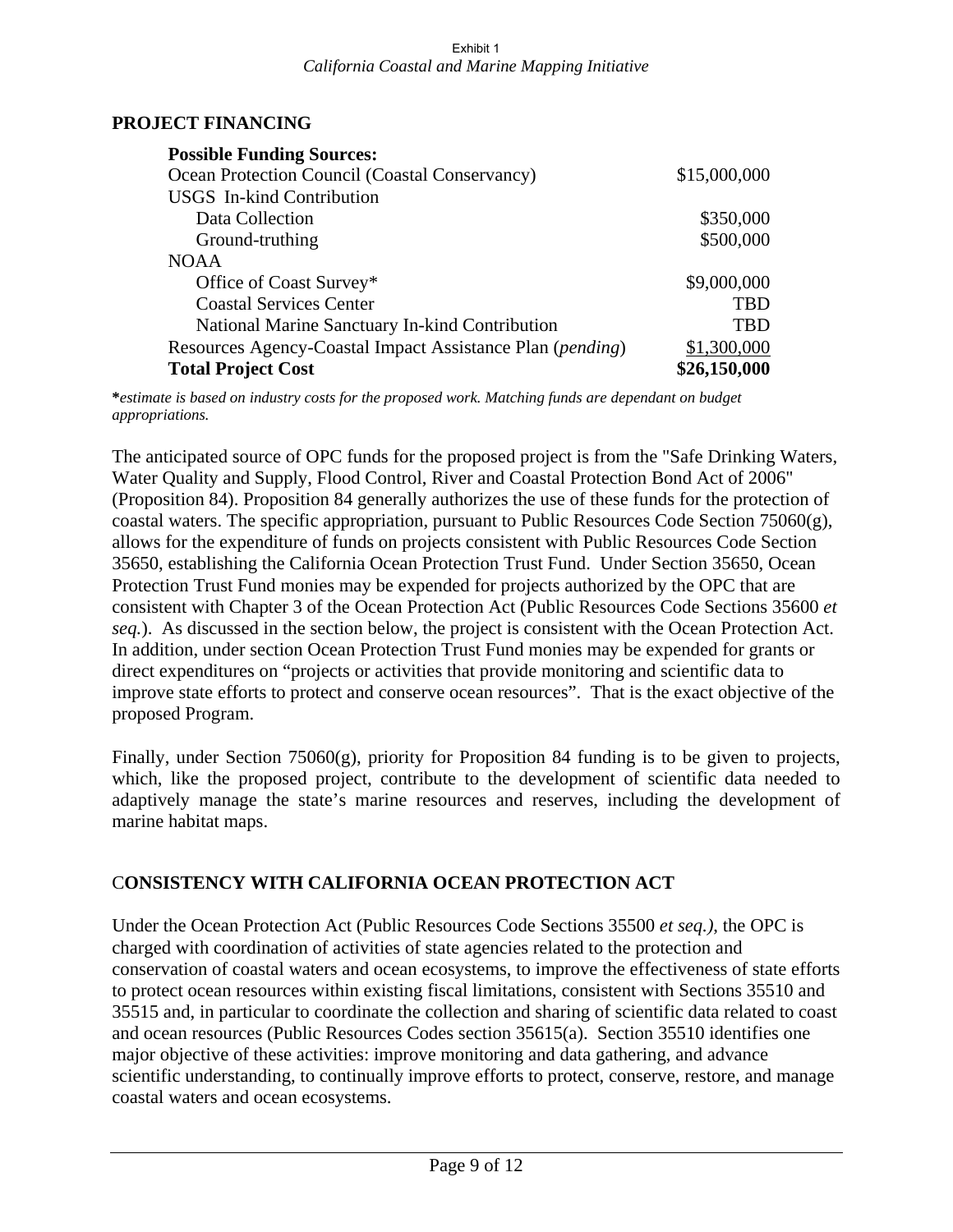The proposed project will squarely satisfy these objectives. It is specifically designed to provide and enhance data related to ocean and marine ecosystems and marine resources, that will serve the OPC in it is coordination and policy setting role, as detailed further in the "CONSISTENCY WITH OPC'S PROJECT SELECTION CRITERIA & GUIDELINES" section, below.

### **CONSISTENCY WITH OPC'S STRATEGIC PLAN GOAL(S) & OBJECTIVE(S)**

The CSMP supports the OPC's Five-year Strategic Plan by furthering Section B, Research and Monitoring, Objective 2: Monitor and map the ocean environment to provide data about conditions and trends. Part d of this objective specifically states that OPC staff shall "pursue funding and partnerships to complete sea floor maps of all state waters. Ensure the distribution of marine habitat and substrate maps to promote effective management of fisheries, design of marine protected areas, and other management efforts." The CSMP has been designed explicitly to meet this objective.

#### **CONSISTENCY WITH OPC'S PROJECT SELECTION CRITERIA & GUIDELINES**

The proposed project is consistent with the OPC's Project Funding Guidelines adopted June 14, 2007, in the following respects:

The proposed project directly relates to California's ocean and coast, is supported by the public (see exhibit 4), and is of interest statewide, because understanding ocean habitats will lead to more informed and sustainable management of coastal and marine resources. Marine substrate and habitat mapping will support a variety of needs: marine protected areas management, fisheries management, offshore development regulation, protection of rare and endangered species, and improved navigation.

The project also satisfies the following funding criteria guidelines:

1. **Enhance the capacity of government programs to meet the goals of COPA**: The California Ocean Protection Act (Public Resources Code Sections 35500 *et seq.*) and subsequent adopted documents of the Ocean Protection Council emphasize that it is state policy to implement ecosystem-based approaches to manage coastal and marine resources using sound science. Implementation of ecosystem-based management (EBM) strategies requires consideration of interactions between species, their habitats, and human activities. Many of these interactions are not well understood, and significant data and information gaps hinder achievement of effective EBM. Statewide, California's resource managers and scientists must often make decisions based on a patchy picture of the habitats that lie offshore. Accurate statewide mapping of seafloor substrate, marine habitat types, and bathymetry (underwater topography) of California's coastal and nearshore waters is a crucial component necessary to guide multiple ocean management decisions. Designating marine reserves, understanding sediment transport systems, locating shipping lanes, identifying dredging and dumping sites, regulation of offshore coastal development, and illuminating the dynamics of fisheries and other marine species, are just a few of the applications that would benefit from coastal and marine mapping data and products.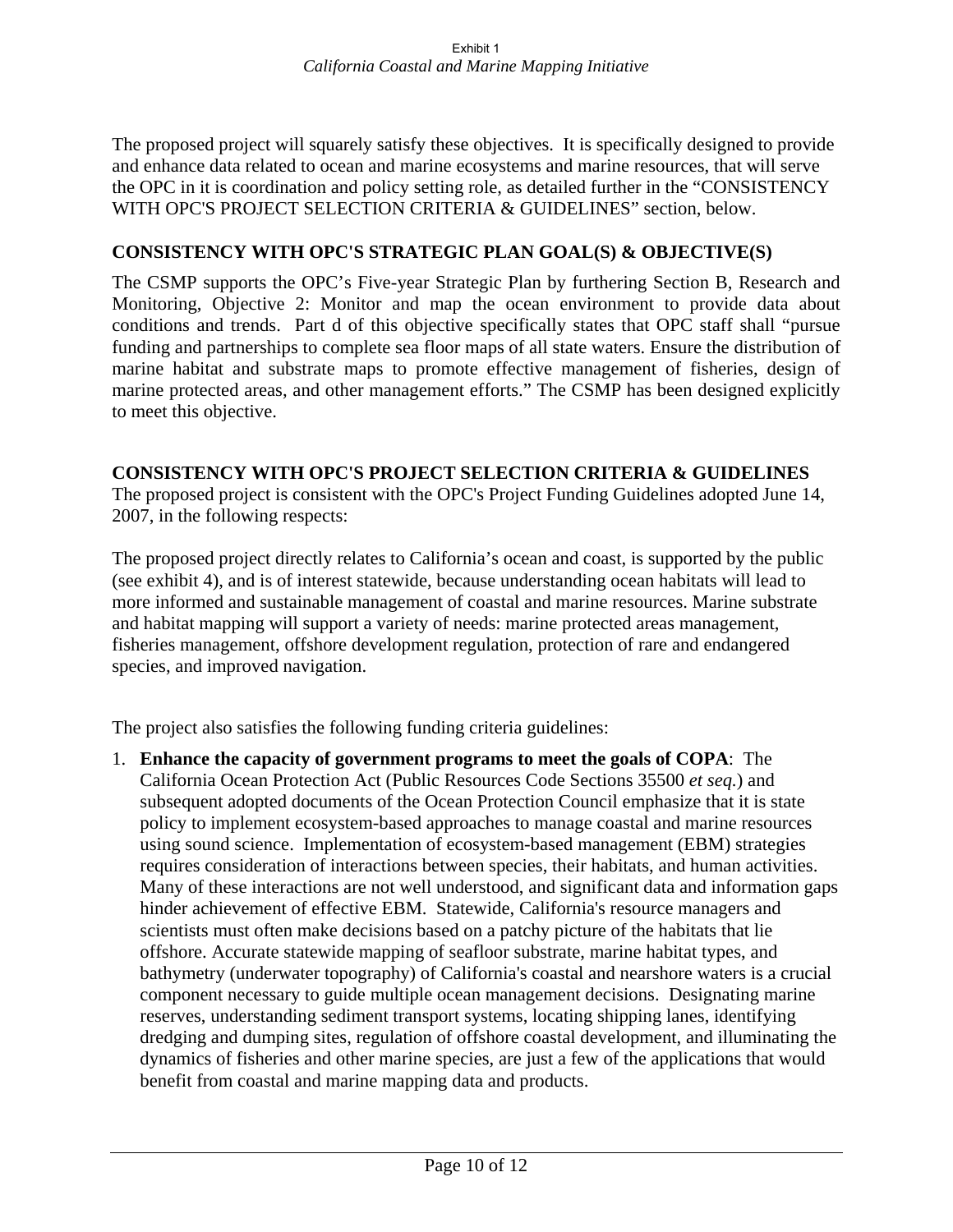- 2. **Develop practical approaches to implementing ecosystem-based management**: see number 1 above.
- 3. **Improve the scientific understanding of our ocean resources**: The data that will be produced from the CSMP will, for the first time, allow scientists and managers to understand subsurface geomorphology and identify habitats and fault dynamics off our coast. This is a foundational data set that will contribute to the understanding of many physical and biological processes in the coastal ocean. Seafloor habitat mapping will improve our ability to design and monitor effective MPAs, and as well as the dynamics of fisheries and other marine species in general. Detailed geologic maps will identify the extension of terrestrial fault into the marine environments, helping to clarify tsunami potential. Bathymetric maps and sub-bottom profiles will increase our understanding of sediment dynamics and help make more effective beach nourishment and dredging disposal decisions. This data can also be coupled with ocean current measurements to more effectively describe flow dynamics and pollutant transport.
- 5. **Improve the quantity and quality of ocean and coastal habita**t: Although habitat maps will not directly improve coastal habitat, the detail that they provide to management about where valuable habitat exists will help in both preservation and restoration activities. The CSMP provides the only opportunity to do this on a statewide scale.
- 6. **Increase healthy ocean and coastal wildlife populations and communities**: As the Department of Fish and Game continues to implement the MLPA and the Marine Life Management Act, a better understanding of the marine habitats in state coastal waters will allow us to more effectively place and manage MPAs. Successful implementation of these mandates will result in more resilient marine resources, and more effective management of our living marine resources.

## **Additional Criteria**

- 7. **Resolution of more than one issue**: Marine substrate and habitat mapping will support a variety of needs, including marine protected areas management, fisheries management, offshore development regulation, protection of rare and endangered species, and improved navigation.
- 8. **Leverage**: See the "Project Financing" section above.
- 9. **Timeliness or Urgency**: There is general scientific consensus that statewide seafloor mapping is one of the foundational data sets needed for improved ocean management. Specifically, seafloor mapping data are needed now for implementation of the MLPA Initiative. Cooperation with NOAA leverages funds that would be spent elsewhere absent the CSMP.
- 10. **Innovation**: The proposed project will promote technologically innovative seafloor mapping techniques, and help develop efficient ways to get data very large data sets out to the public.
- 11. **Coordination**: The proposed project will involve the cooperation of numerous state and federal agencies, academic institutions, and researchers. The CSMP mapping team collectively has been involved with mapping virtually all California State waters covered to date.